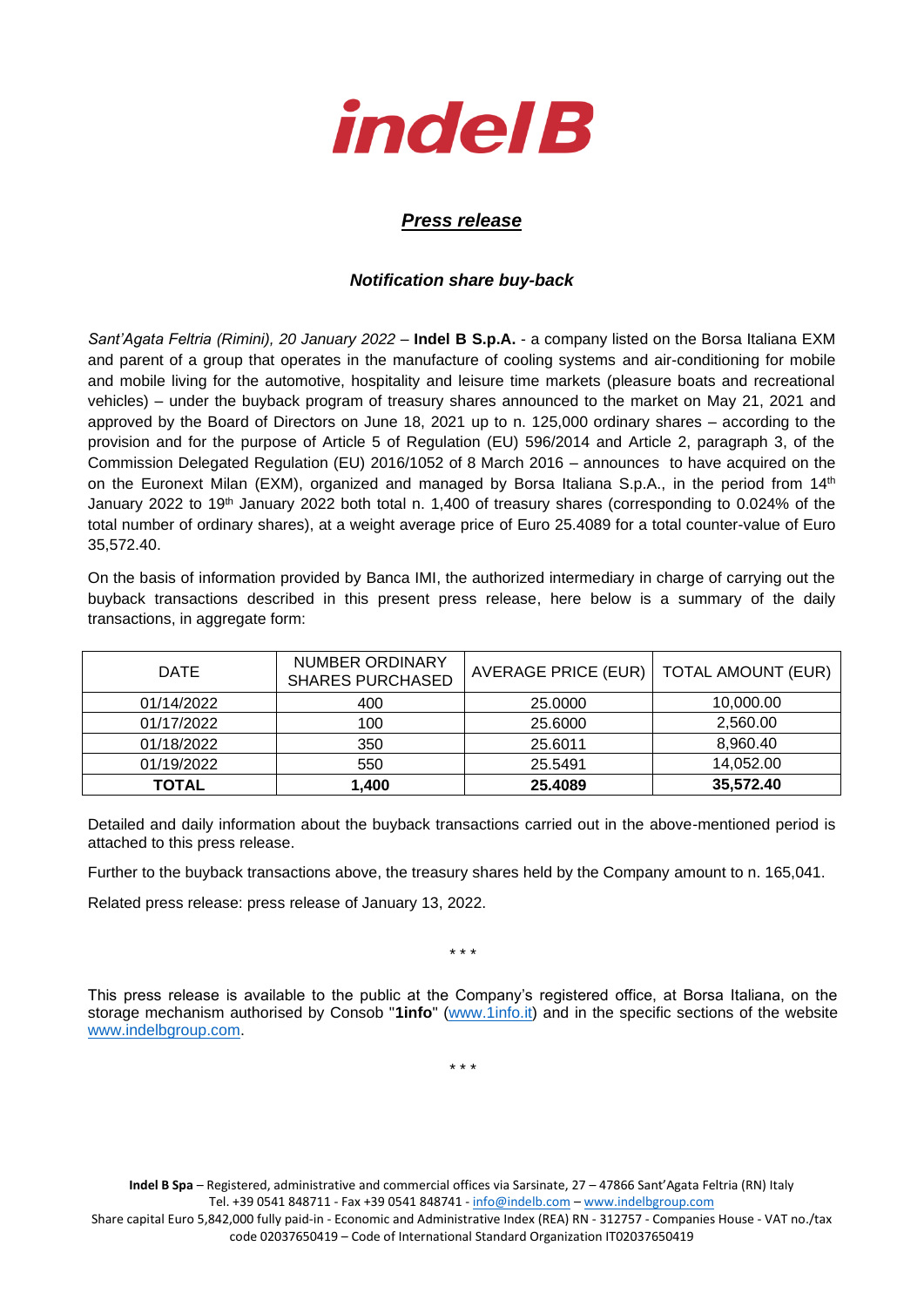*Indel B S.p.A. is a company listed on the EXM segment of the Italian stock exchange and is controlled by AMP.FIN S.r.l., in turn held entirely by the Berloni family. Indel B S.p.A. heads an important Group that operates worldwide and* has been active for the last 50 years in the mobile cooling sector applicable to the Automotive, Leisure time and Hospitality cooling segments. The Group also operates in mobile climate control, with specific reference to the *Automotive market, represented by commercial vehicles, minibuses, ambulances, agricultural and earth-moving machinery, and in the Cooling Appliances sector, which mainly comprises cellars for storing wine and small refrigerators for storing milk. The company has a market cap of approximately Euro 151 million.*

## **Contact details**

| <b>INDEL B</b>                | <b>POLYTEMS HIR</b>            | <b>FAST-COM</b>                |
|-------------------------------|--------------------------------|--------------------------------|
| Controller & IR               | IR e Comunicazione Finanziaria | <b>Media Relations</b>         |
| Elisabetta Benazzi            | Bianca Fersini Mastelloni      | Paolo Santagostino             |
| +39 0541 848 784              | +39 06.69923324; +39 336742488 | +39 349 3856585                |
| elisabetta.benazzi@indelb.com | b.fersini@polytemshir.it       | paolo.santagostino@fast-com.it |
|                               |                                |                                |